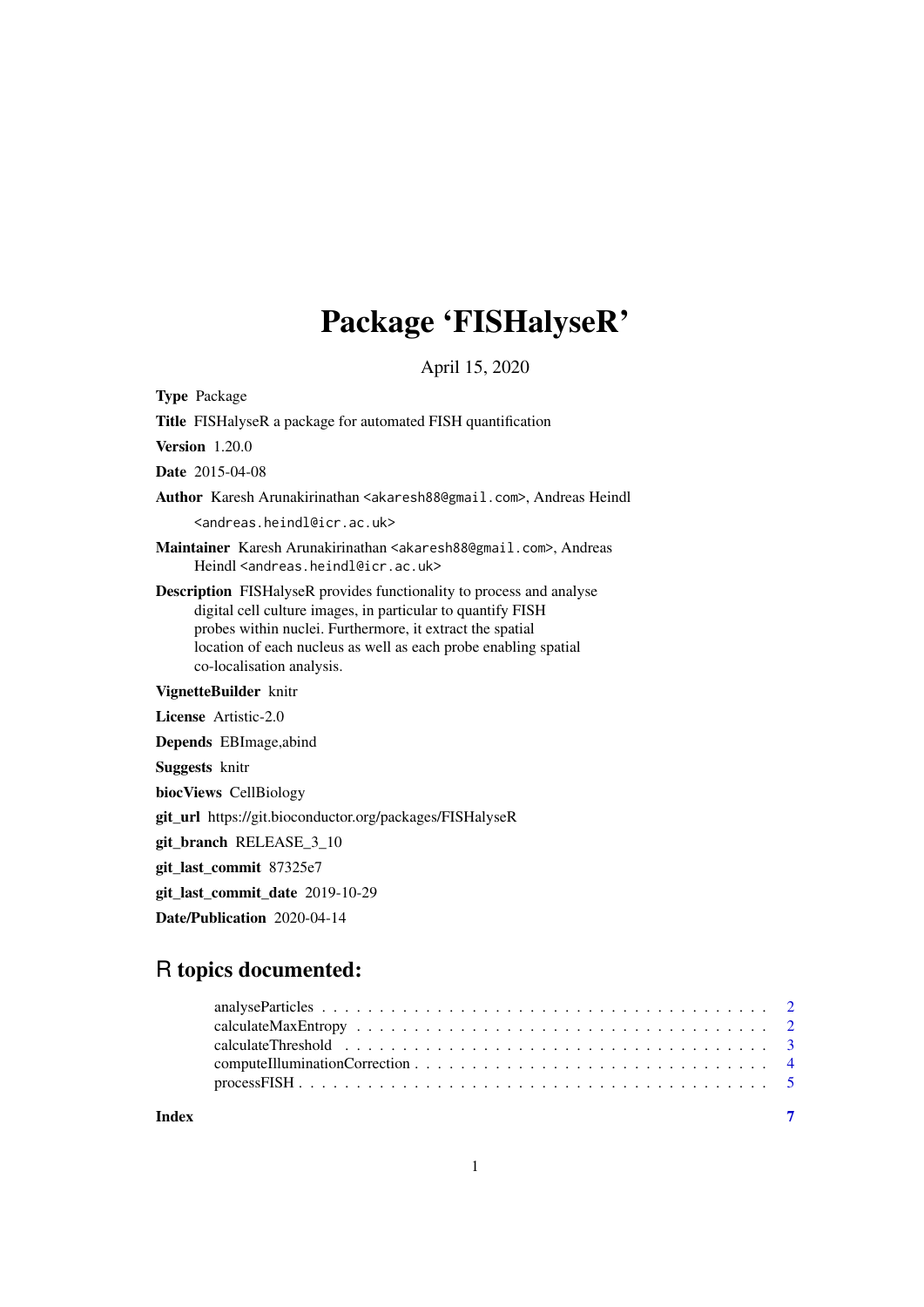<span id="page-1-0"></span>analyseParticles *Analyse*

#### Description

Cleans a given binary image according to area criteria specified by the user.

# Usage

```
analyseParticles(Image,MaxSize,MinSize, isMask)
```
# Arguments

| Image   | Binary image                                                                                                                                                                                                                                                                                                                                            |
|---------|---------------------------------------------------------------------------------------------------------------------------------------------------------------------------------------------------------------------------------------------------------------------------------------------------------------------------------------------------------|
| MaxSize | Maximum area allowed for objects                                                                                                                                                                                                                                                                                                                        |
| MinSize | Minimum area allowed for objects                                                                                                                                                                                                                                                                                                                        |
| isMask  | In case is Mask = 1, the function assumes that the binary images contains nuclei.<br>Nuclei with an area smaller than MaxSize and greater than MinSize will be<br>removed. If is Mask=0, the function assumes that the binary images contains<br>probes and subsequently probes with an area smaller than MinSize or larger<br>than MaxSize are removed |

## Value

Returns a labeled image

#### Author(s)

Karesh Arunakirinathan

#### Examples

```
f = system.file( "extdata", "SampleFISHgray.jpg", package="FISHalyseR")
img = readImage(f)anaImg <- analyseParticles(img, 20000, 1000,0)
## anaImg contains now the cleaned-up image
```
calculateMaxEntropy *Max Entropy thresholding*

# Description

The function converts a grayscale image to a binary image by computing a threshold using the Max Entropy method.

# Usage

```
calculateMaxEntropy(Image)
```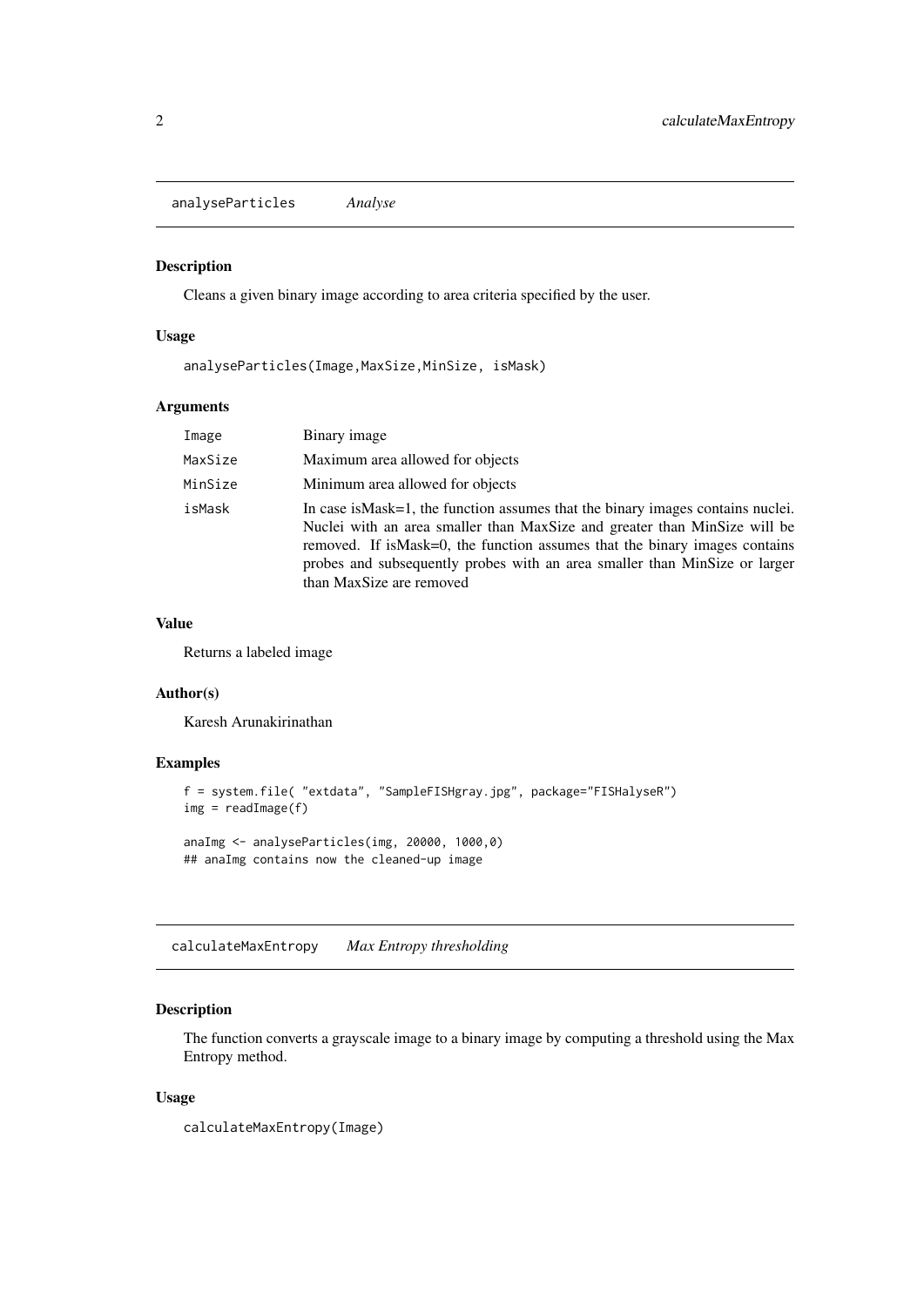#### <span id="page-2-0"></span>Arguments

Image grayscale image

#### Details

Max Entropy thresholding can be used to detect the signals of probes in FISH cell culture images.

#### Value

The function returns the threshold value

# Author(s)

Karesh Arunakirinathan

#### References

J.N KANPUR, P.K SHAOO, A.K.C WONG: A New Method for Gray-Level picture thresholding Using the Entropy of the Histogram. In COMPUTER VISION, GRAPHICS AND IMAGE PRO-CESSING,1985 p 273-285

# See Also

calculateThreshold

#### Examples

```
f = system.file( "extdata", "SampleFISHgray.jpg", package="FISHalyseR")
img = readImage(f)
```

```
t = calculateMaxEntropy(img)
```

```
## Threshold grayscale image using the value computed by the Max Entropy method
img[img< t] < -0img[img>=t] < -1
```
calculateThreshold *Compute threshold using Otsu's method*

#### Description

Computes the binary image of a grayscale image by using Otsu thresholding

#### Usage

```
calculateThreshold(Image)
```
# Arguments

Image grayscale image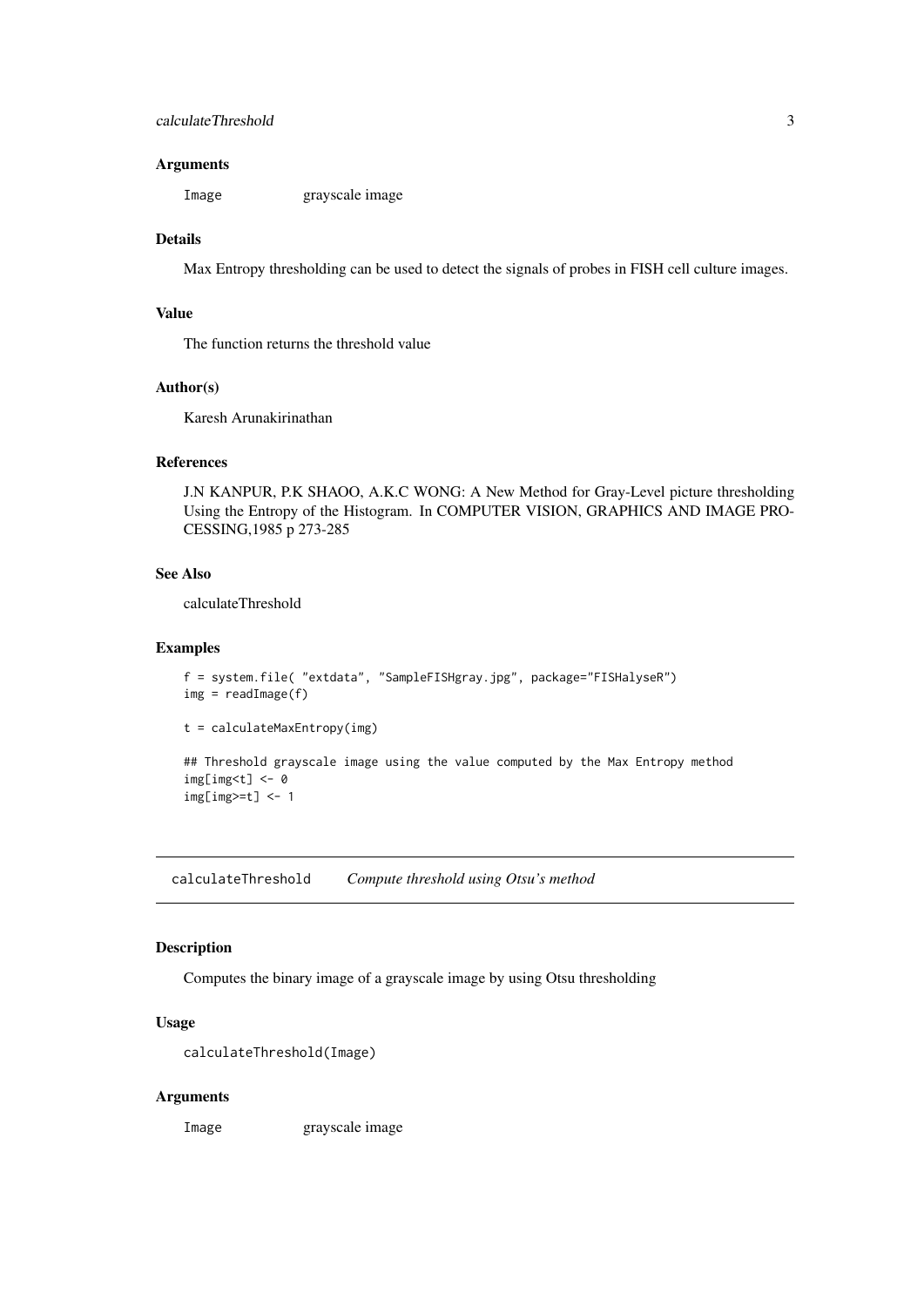#### <span id="page-3-0"></span>Details

The function computes a binary image using Otsu's method.

# Value

calculateThreshold returns the threshold value

# Author(s)

Karesh Arunakirinathan

# References

Nobuyuki Otsu: A threshold selection method from grey level histograms. In: IEEE Transactions on Systems, Man, and Cybernetics. New York 9.1979, S.62-66. ISSN 1083-4419

#### See Also

calculateMaxEntropy

# Examples

```
f = system.file( "extdata", "SampleFISHgray.jpg", package="FISHalyseR")
img = readImage(f)t = calculateThreshold(img)
```

```
##Threshold image using the value computed via Otsu's method
img[img< t] < -0img[img>=t] < -1
```
computeIlluminationCorrection

*Multidimensional Illumination Correction*

# Description

Function to compute the multidimensional illumination correction (MDIC) using a stack of images

#### Usage

```
computeIlluminationCorrection(Images,pattern='*',AmountOfFiles=6)
```
#### Arguments

| Images  | Directory containing the images                                                    |
|---------|------------------------------------------------------------------------------------|
| pattern | Filenames have to match the pattern specified here                                 |
|         | Amount Offiles Limit the amount of files used to compute the illumination gradient |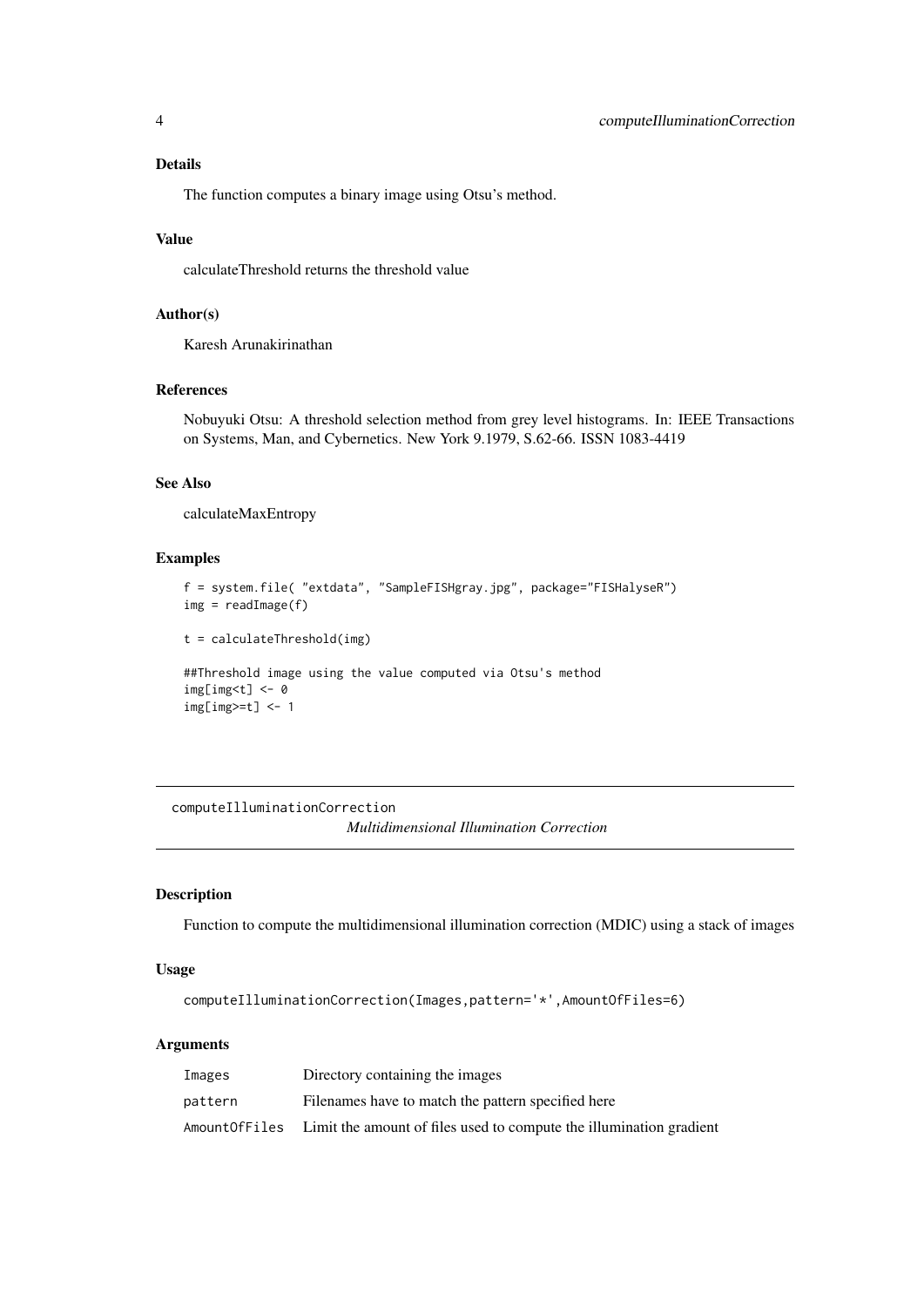#### <span id="page-4-0"></span>processFISH 5

# Value

computeIlluminationCorrection return the image containing the illumination background

# Author(s)

Andreas Heindl

# Examples

illuCorrection = dirname(system.file( "extdata", "SampleFISHillu.jpg", package="FISHalyseR"))

| processFISH | FISHalyseR - Automated fluorescence in situ hybridisation quantifica- |
|-------------|-----------------------------------------------------------------------|
|             | tion in $R$                                                           |

# Description

Function to automatically quantify FISH probes in cell-culture images.

# Usage

processFISH(combinedImg, writedir, bgCorrMethod = list(1, 100),channelSignals = NULL, channelColours = NULL, sizeNucleus =  $c(5, 15000)$ , sizeProbe =  $c(5, 100)$ , gaussigma = 20, outputImageFormat = ".png")

### Arguments

| combinedImg       | Composite image of all available channels                                                                                                                                                                                                                                                                                                                                                           |
|-------------------|-----------------------------------------------------------------------------------------------------------------------------------------------------------------------------------------------------------------------------------------------------------------------------------------------------------------------------------------------------------------------------------------------------|
| writedir          | Traget directory for output files                                                                                                                                                                                                                                                                                                                                                                   |
| bgCorrMethod      | Specifies the method used to correct for uneven background. Accepts only list<br>types. Currently, four different methods are available: (1) Gaussian blurring, (2)<br>Illumination correction image provided by the user, (3) multidimensional illu-<br>mination correction (using a stack of images). In case no illumination correction<br>should be applied, pass an empty list to the function |
|                   | channel Signals List of images containing the FISH probe                                                                                                                                                                                                                                                                                                                                            |
|                   | channel Colours List of colour vectors for each single channel                                                                                                                                                                                                                                                                                                                                      |
| sizeNucleus       | Minimum and maximum area (in pixel) of probes to be consided for further<br>analysis                                                                                                                                                                                                                                                                                                                |
| sizeProbe         | Minimum and maximum area (in pixel) of probes to be considered for further<br>analysis                                                                                                                                                                                                                                                                                                              |
| gaussigma         | Sigma of Gaussian used to blur the image                                                                                                                                                                                                                                                                                                                                                            |
| outputImageFormat |                                                                                                                                                                                                                                                                                                                                                                                                     |
|                   | File format for the output image.                                                                                                                                                                                                                                                                                                                                                                   |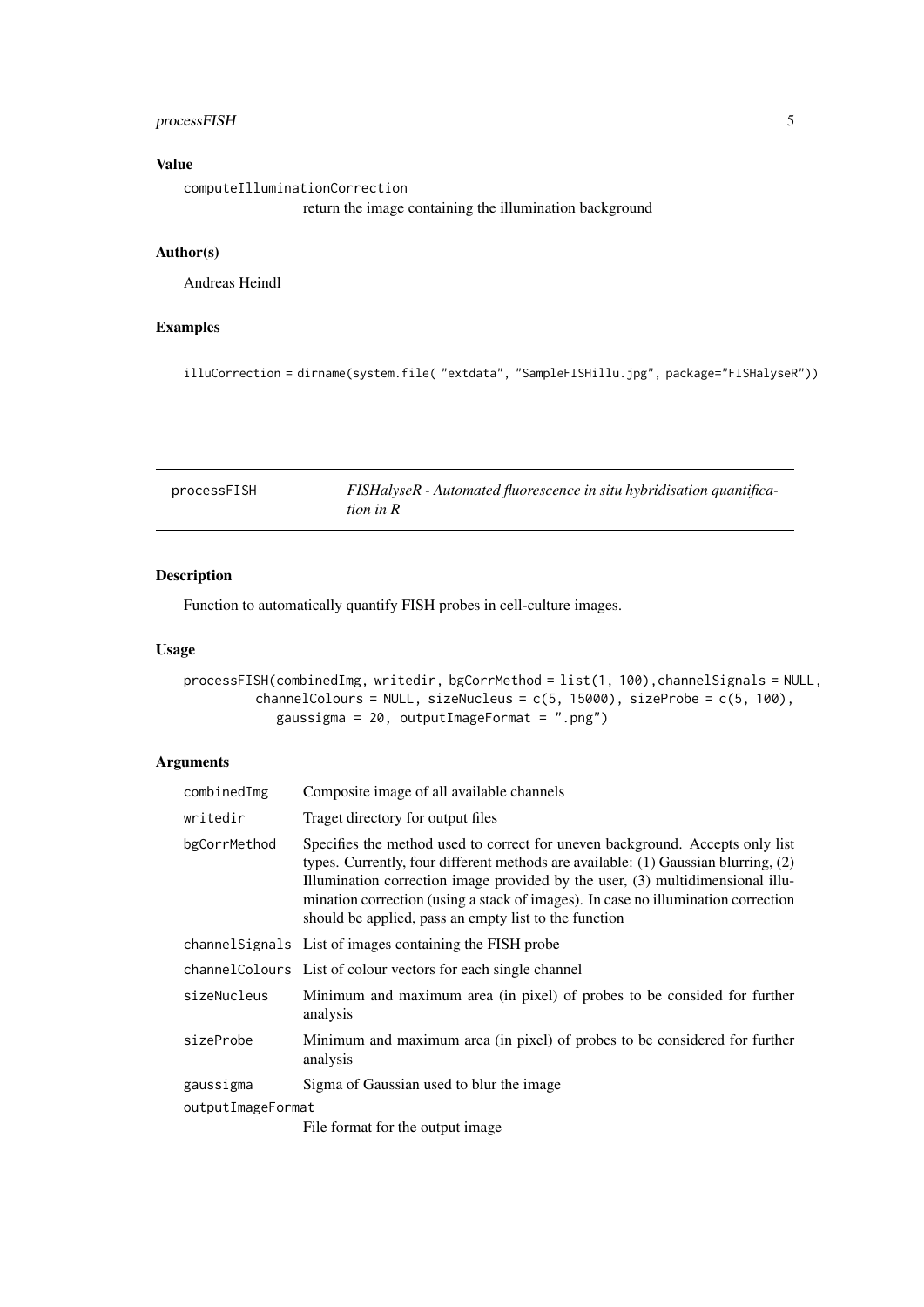#### 6 processFISH

### Value

processFISH does not return any value

#### Author(s)

Karesh Arunakirinathan, Andreas Heindl

#### See Also

computeIlluminationCorrection, analyseParticles

#### Examples

```
## Specify illumination correction image
illuCorrection = system.file( "extdata", "SampleFISHillu.jpg", package="FISHalyseR")
## Composite image containing available channels
combinedImage <- system.file( "extdata", "SampleFISH.jpg", package="FISHalyseR")
## Single FISH channels containing the probe signals
red_Og <- system.file( "extdata", "SampleFISH_R.jpg", package="FISHalyseR")
green_Gn <- system.file( "extdata", "SampleFISH_G.jpg", package="FISHalyseR")
## Output directory
writedir = paste(tempdir(),sep='')
## Use provided illumination correction image
bgCorrMethod = list(2,illuCorrection)
## Colour vector for three different probe channels (red, green and blue)
channelColours = list(R=c(255, 0, 0), G=c(0, 255, 0)## Add probe channels to list
channelSignals = list(red_Og,green_Gn)
## Minimum and maximum area allowed for nuclei respectively probes
sizecell = c(1000, 20000)sizeprobe= c(5,20)
## Call processFISH with the specified parameters
```

```
processFISH(combinedImage,writedir,bgCorrMethod,channelSignals,
            channelColours,sizecell,sizeprobe)
```